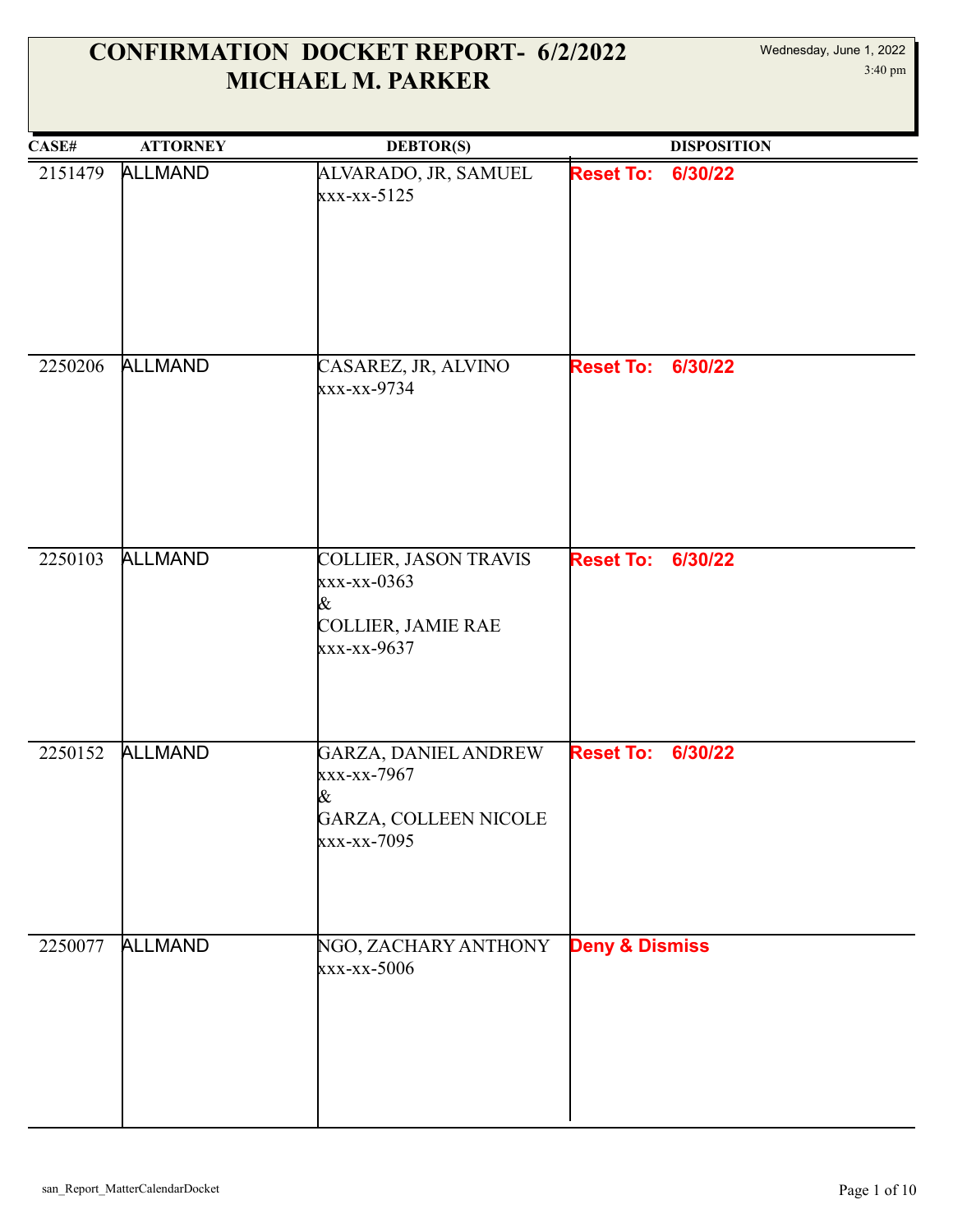| CASE#   | <b>ATTORNEY</b>                       | <b>DEBTOR(S)</b>                                                                                  | <b>DISPOSITION</b>          |         |
|---------|---------------------------------------|---------------------------------------------------------------------------------------------------|-----------------------------|---------|
| 2250065 | <b>ALLMAND</b>                        | NOLL, SCOTT ORAN<br>xxx-xx-4317<br>&<br>NOLL, MIRIAM<br>$\frac{xx - xx - 1007}{x}$                | <b>Converted</b>            | 5/12/22 |
| 2250141 | <b>ALLMAND</b>                        | PERRYMAN SR., JIMMY<br><b>DALE</b><br>xxx-xx-4438<br>&<br>PERRYMAN, TERRY LOUISE<br>$xxx-xx-5151$ | <b>Reset To:</b><br>6/30/22 |         |
| 2250287 | <b>ALLMAND</b>                        | STRINGFIELD, RYLEE KAE<br>xxx-xx-9906                                                             | <b>Dismissed</b>            | 4/21/22 |
| 2250085 | <b>BUTTLES</b>                        | LAWSON, MARK ANTHONY<br>xxx-xx-3944<br>&<br>LAWSON, NICKI PAULETTE<br>$xxx-xx-6016$               |                             |         |
| 2250179 | <b>CENNAMO &amp;</b><br><b>WERNER</b> | PIANTA, PAMELA ELLEY<br>xxx-xx-8340                                                               |                             |         |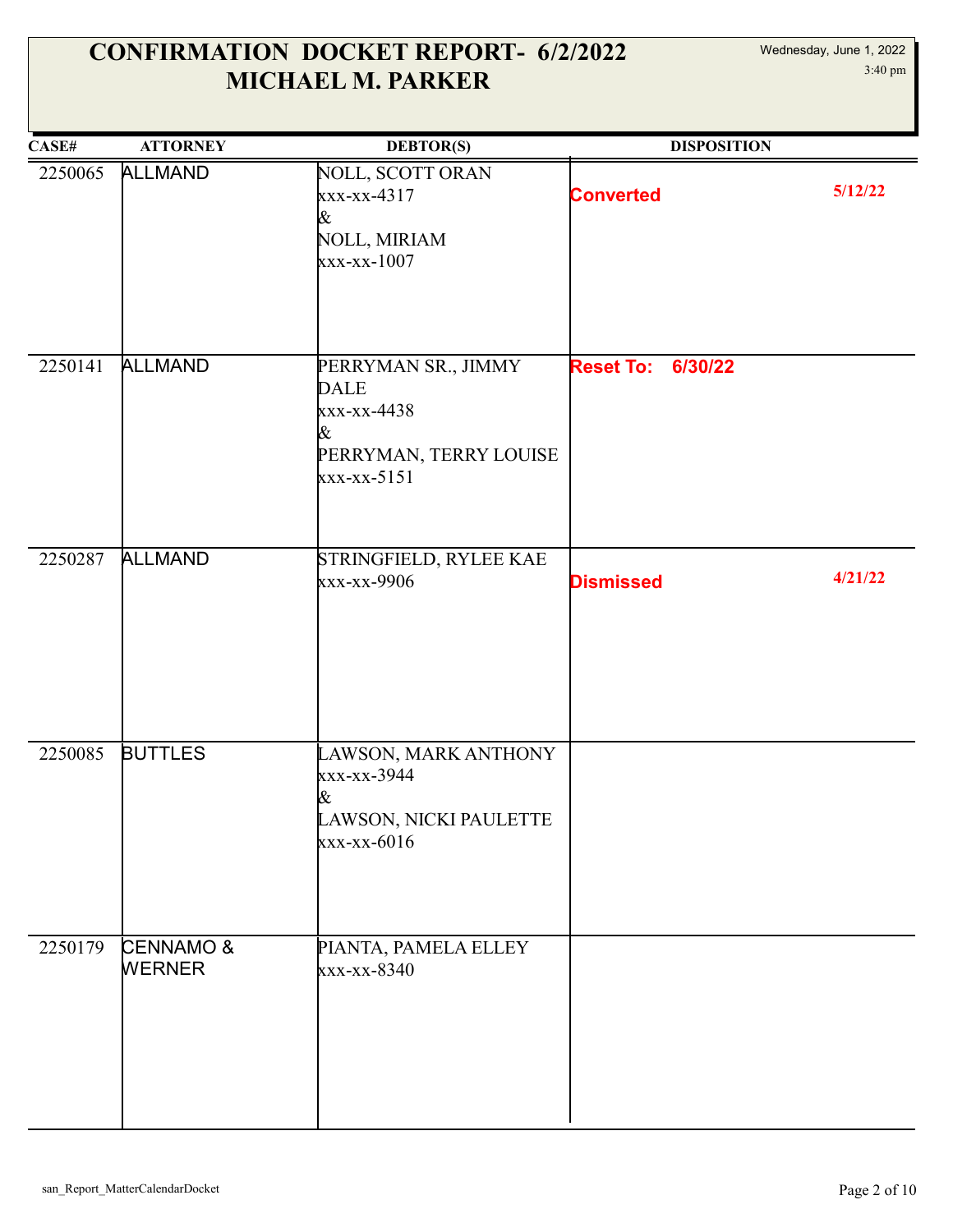| CASE#   | <b>ATTORNEY</b>                       | <b>DEBTOR(S)</b>                                                                                                                      | <b>DISPOSITION</b>                                                                               |
|---------|---------------------------------------|---------------------------------------------------------------------------------------------------------------------------------------|--------------------------------------------------------------------------------------------------|
| 2250237 | <b>CENNAMO &amp;</b><br><b>WERNER</b> | STURGIS, VERONICA LYNN<br>xxx-xx-6924                                                                                                 | <b>Confirm</b>                                                                                   |
| 2250216 | <b>FARMER LAW PC</b>                  | CADENA, JOSEPH ANTHONY <mark>Reset To:</mark><br>xxx-xx-6671<br>&<br>CADENA, KIMBERLY PADIA<br>$\overline{\text{xx}\text{x-x}}$ -2330 | 6/30/22                                                                                          |
| 2250205 | <b>GONZALES</b>                       | <b>AGUILAR, JASON</b><br><b>ALEXANDER</b><br>xxx-xx-3367                                                                              | Reset To 6/30/22 W/Conditions: Must<br>Be Current Thru May W/I 14 Days Or<br><b>Deny/Dismiss</b> |
| 2250014 | <b>GONZALES</b>                       | <b>ANTU, LORENA V</b><br>$\frac{xx - xx - 1014}{x - x}$                                                                               | <b>Deny &amp; Dismiss</b>                                                                        |
| 2250202 | <b>GONZALES</b>                       | OLIVAREZ, JR., SANTIAGO<br>xxx-xx-9597                                                                                                | <b>Confirm</b>                                                                                   |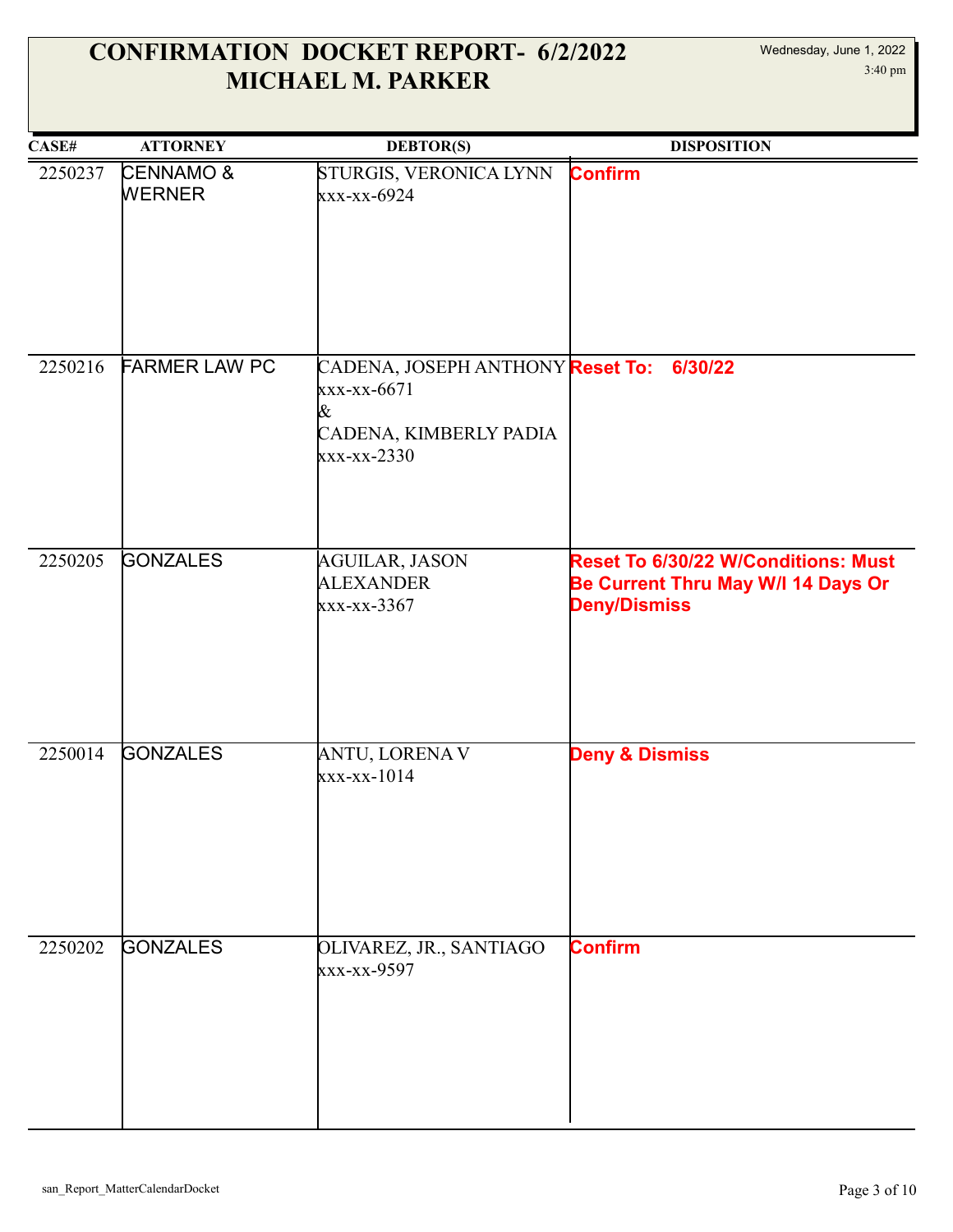| CASE#   | <b>ATTORNEY</b> | <b>DEBTOR(S)</b>                                     |                          | <b>DISPOSITION</b> |
|---------|-----------------|------------------------------------------------------|--------------------------|--------------------|
| 2250317 | <b>GONZALES</b> | RODRIGUEZ, PATRICIA<br><b>ANNETTE</b><br>xxx-xx-6432 | <b>Reset To:</b>         | 6/30/22            |
| 2250059 | <b>GONZALES</b> | SANTOS, LAWRENCE<br>xxx-xx-2114                      |                          |                    |
| 2151262 | <b>EVINSON</b>  | LANZEN, VIRGINIA LIRA<br>xxx-xx-1519                 | <b>Reset To:</b>         | 6/30/22            |
| 2250302 | <b>EVINSON</b>  | SANDS, SCOTT KENDALL<br>xxx-xx-5199                  | <b>Reset To:</b>         | 6/30/22            |
| 2250060 | <b>MCLEOD</b>   | <b>WILSON, DALE ROBERT</b><br>xxx-xx-3090            | <b>Reset To: 6/30/22</b> |                    |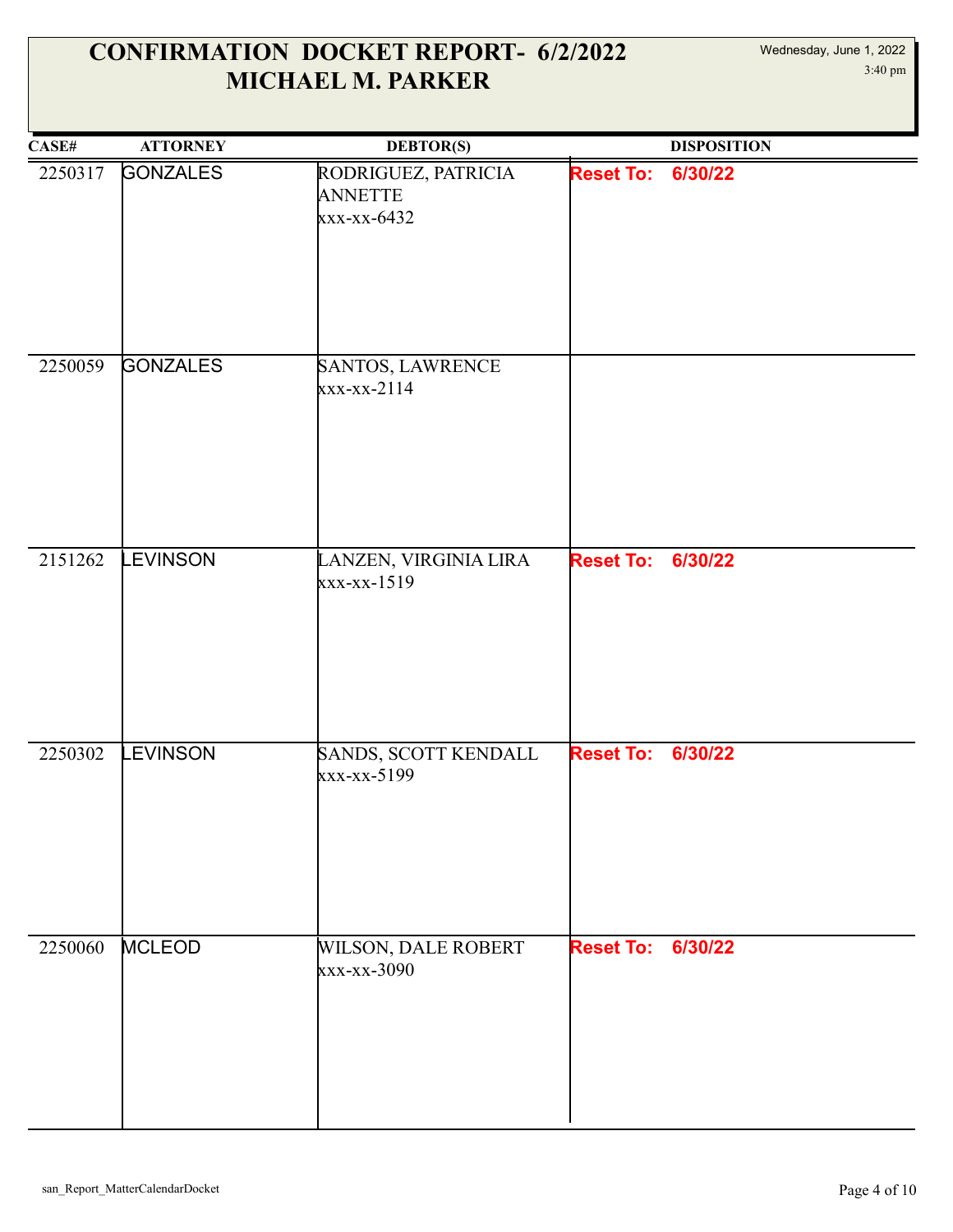| CASEH   | <b>ATTORNEY</b> | <b>DEBTOR(S)</b>                                                                            | <b>DISPOSITION</b>          |
|---------|-----------------|---------------------------------------------------------------------------------------------|-----------------------------|
| 2250195 | <b>OJEDA</b>    | MARTINEZ, DARLENE SILVA <mark>Reset To:</mark><br>xxx-xx-8347                               | 6/30/22                     |
| 2250343 | <b>PROSE</b>    | CLARK, BRADLEY RIEDEL<br>xxx-xx-5314                                                        | 5/11/22<br><b>Dismissed</b> |
| 2250355 | <b>PROSE</b>    | CONTRERAS, DAVID<br>$\frac{xx}{x-x}-3228$                                                   | 4/19/22<br><b>Dismissed</b> |
| 2250354 | <b>PROSE</b>    | MORALES, SERGIO C.<br>xxx-xx-0764                                                           | 4/12/22<br><b>Dismissed</b> |
| 2250346 | <b>PROSE</b>    | NICHOLSON, KEITH<br>xxx-xx-3780<br>&<br>NICHOLSON, MICHELE<br><b>LEANE</b><br>$xxx-xx-1213$ | 4/20/22<br><b>Dismissed</b> |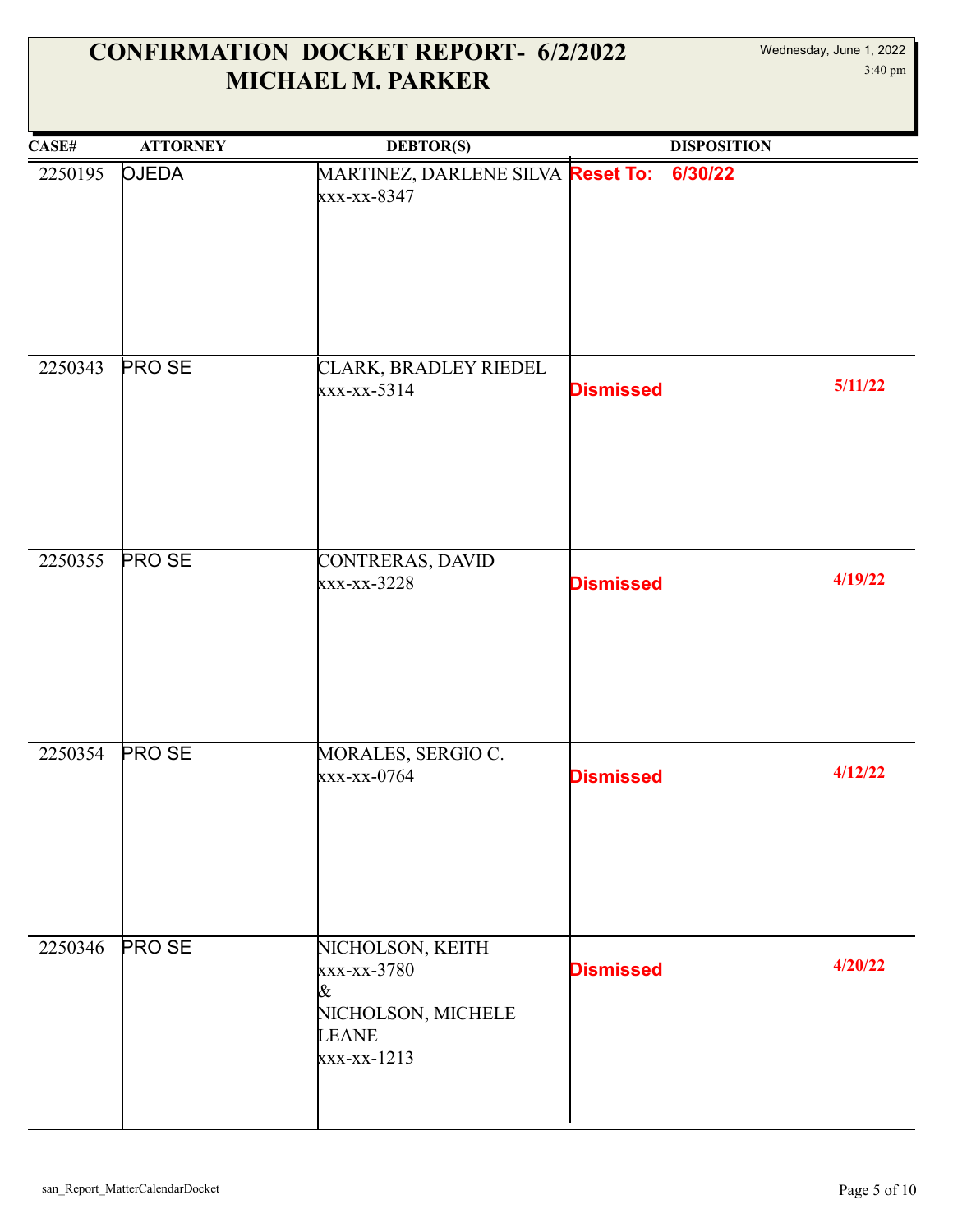| CASE#   | <b>ATTORNEY</b> | <b>DEBTOR(S)</b>                                                                                     | <b>DISPOSITION</b>          |         |
|---------|-----------------|------------------------------------------------------------------------------------------------------|-----------------------------|---------|
| 2250350 | <b>SHULTER</b>  | ALVARADO, JOSEPH<br><b>GABRIEL</b><br>xxx-xx-4696                                                    | <b>Dismissed</b>            | 5/12/22 |
| 2250180 | <b>SHULTER</b>  | GARCIA, JR., GEORGE<br>xxx-xx-4823<br>&<br>GARCIA, CAROLINA<br><b>HERNANDEZ</b><br>xxx-xx-8675       | 6/30/22<br><b>Reset To:</b> |         |
| 2151472 | <b>SHULTER</b>  | <b>GARCIA, RAUL CASARES</b><br>xxx-xx-5623                                                           | <b>Confirm W/Language</b>   |         |
| 2250336 | <b>SHULTER</b>  | RODRIGUEZ, JR., NICHOLAS Reset To:<br>xxx-xx-3225<br>&<br><b>GARCIA, CRYSTAL LYNN</b><br>xxx-xx-7579 | 6/30/22                     |         |
| 2250308 | <b>SORIA</b>    | MIRELES, FRANCISCO<br><b>JAVIER</b><br>xxx-xx-8302                                                   | <b>Reset To: 6/30/22</b>    |         |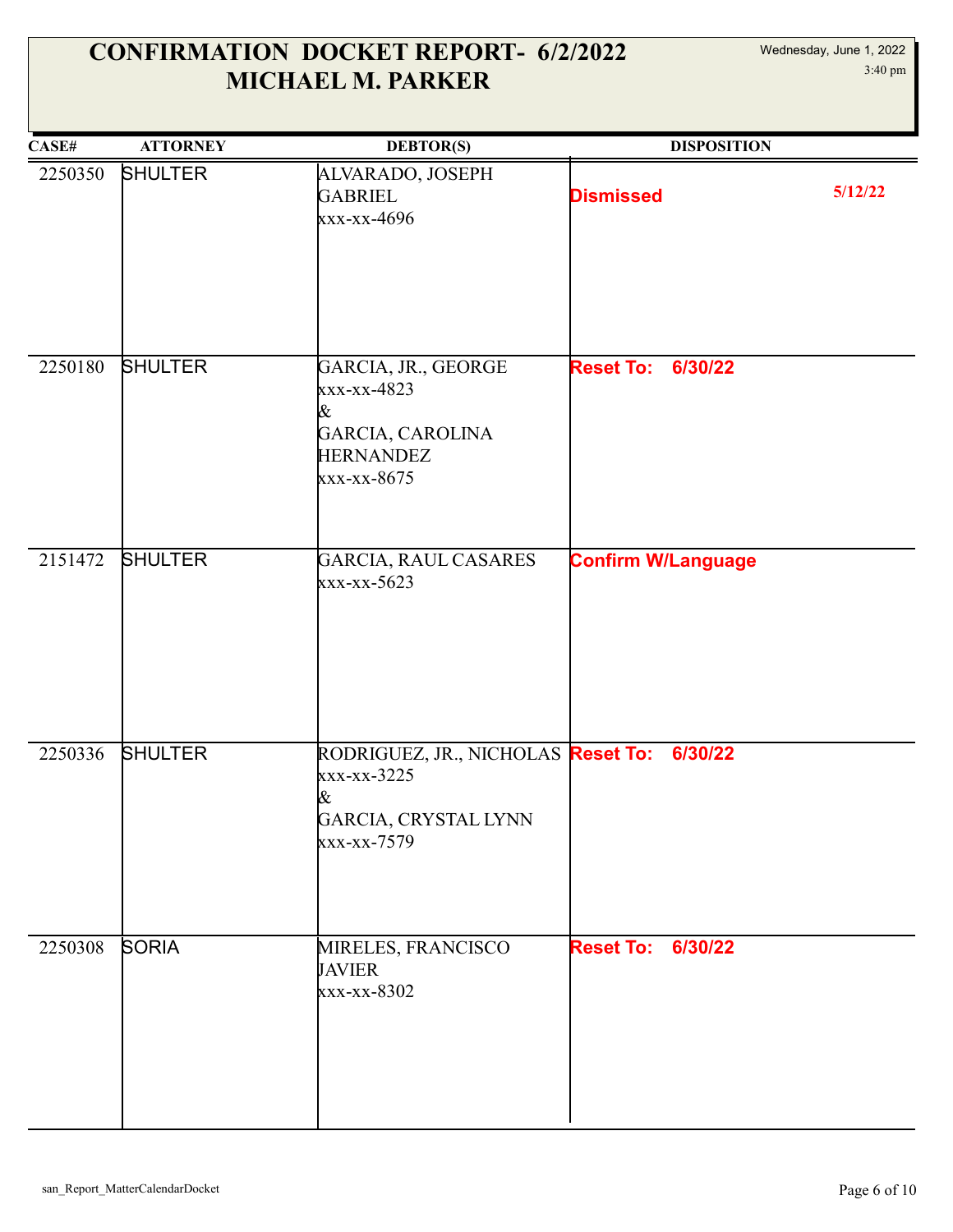| CASE#   | <b>ATTORNEY</b>             | <b>DEBTOR(S)</b>                                       | <b>DISPOSITION</b>                                                                      |
|---------|-----------------------------|--------------------------------------------------------|-----------------------------------------------------------------------------------------|
| 2250153 | <b>TAYLOR</b>               | COLEMAN, VANESSA<br>xxx-xx-4757                        | <b>Reset To:</b><br>6/30/22                                                             |
| 2250089 | <b>TAYLOR</b>               | RUSSELL, ABEL JEROME<br>xxx-xx-3484                    |                                                                                         |
| 2250224 | <b>VANHEMELRIJCK</b>        | DELEON, MICHELE<br>xxx-xx-3867                         | Reset Conf 6/30/22 W/Conditions: Pay<br>May/June By June 20Th Or<br><b>Deny/Dismiss</b> |
| 2250082 | <b><i>VANHEMELRIJCK</i></b> | ESPARZA, KAITLYN ELISE<br><b>WALKER</b><br>xxx-xx-8388 | 6/30/22<br><b>Reset To:</b>                                                             |
| 2250246 | <b>VANHEMELRIJCK</b>        | ESTRADA, RICHARD ISAAC Reset To:<br>xxx-xx-7530        | 6/30/22                                                                                 |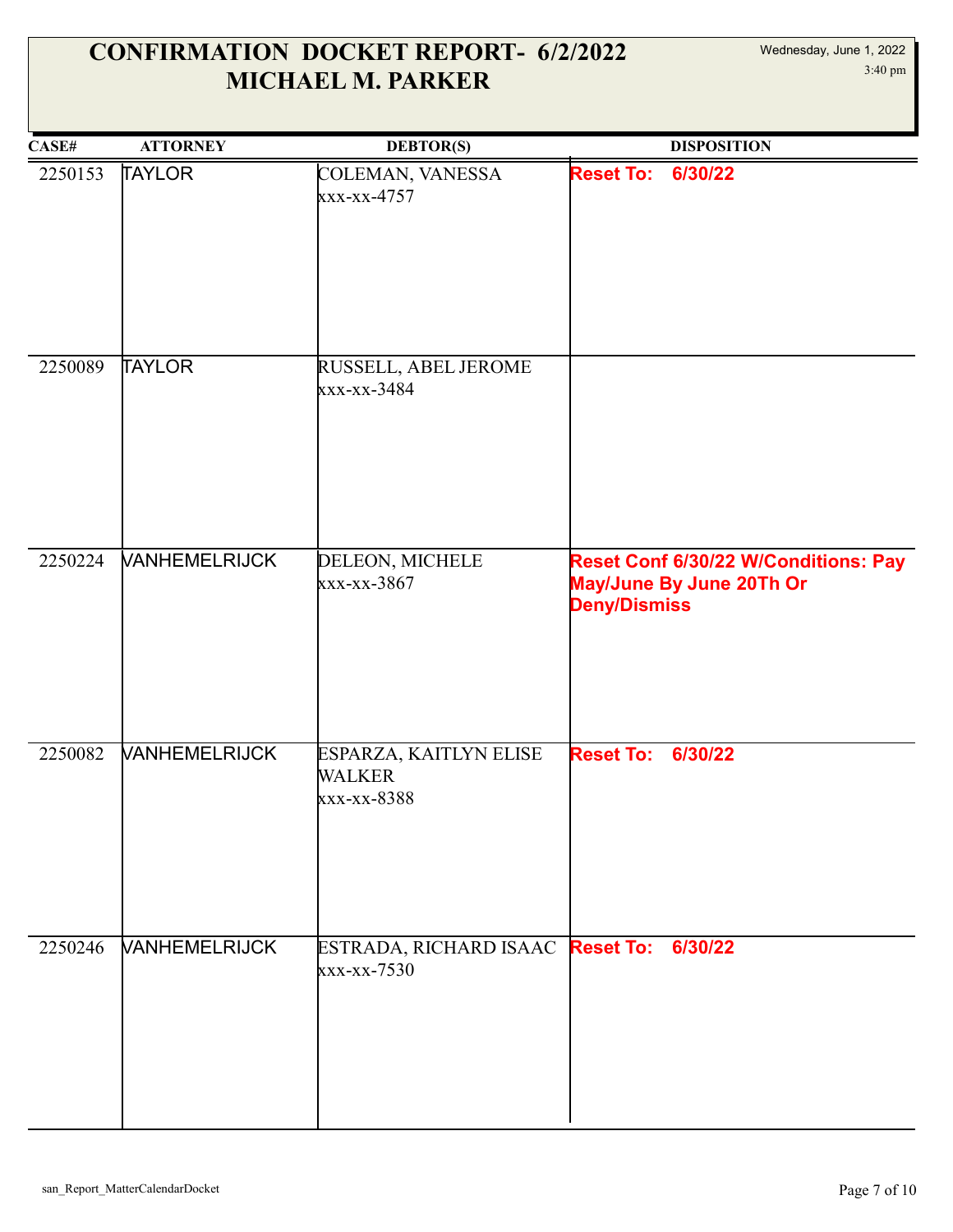| CASE#   | <b>ATTORNEY</b>             | <b>DEBTOR(S)</b>                                                                | <b>DISPOSITION</b>          |
|---------|-----------------------------|---------------------------------------------------------------------------------|-----------------------------|
| 2250176 | <b><i>VANHEMELRIJCK</i></b> | FORESIDE, MALEESA ROSE<br>xxx-xx-0568                                           | <b>Reset To:</b><br>6/30/22 |
| 2250273 | <b>VANHEMELRIJCK</b>        | GARCIA, ALICIA MOSS<br>xxx-xx-6802                                              | <b>Confirm W/Language</b>   |
| 2250232 | <b>VANHEMELRIJCK</b>        | HERNANDEZ, MARGARITA<br><b>ESTRADA</b><br>xxx-xx-2553                           | <b>Confirm W/Language</b>   |
| 2250010 | <b><i>VANHEMELRIJCK</i></b> | HILL, LYNDON GEORGE<br>xxx-xx-6877<br>&<br>HILL, CONNIE CASHEL<br>$xxx-xx-6514$ | <b>Reset To:</b><br>6/30/22 |
| 2151112 | <b>VANHEMELRIJCK</b>        | KAISER, JR., ROY CARL<br>xxx-xx-9919<br>&<br>KAISER, CATHY ANN<br>xxx-xx-7801   | 6/30/22<br><b>Reset To:</b> |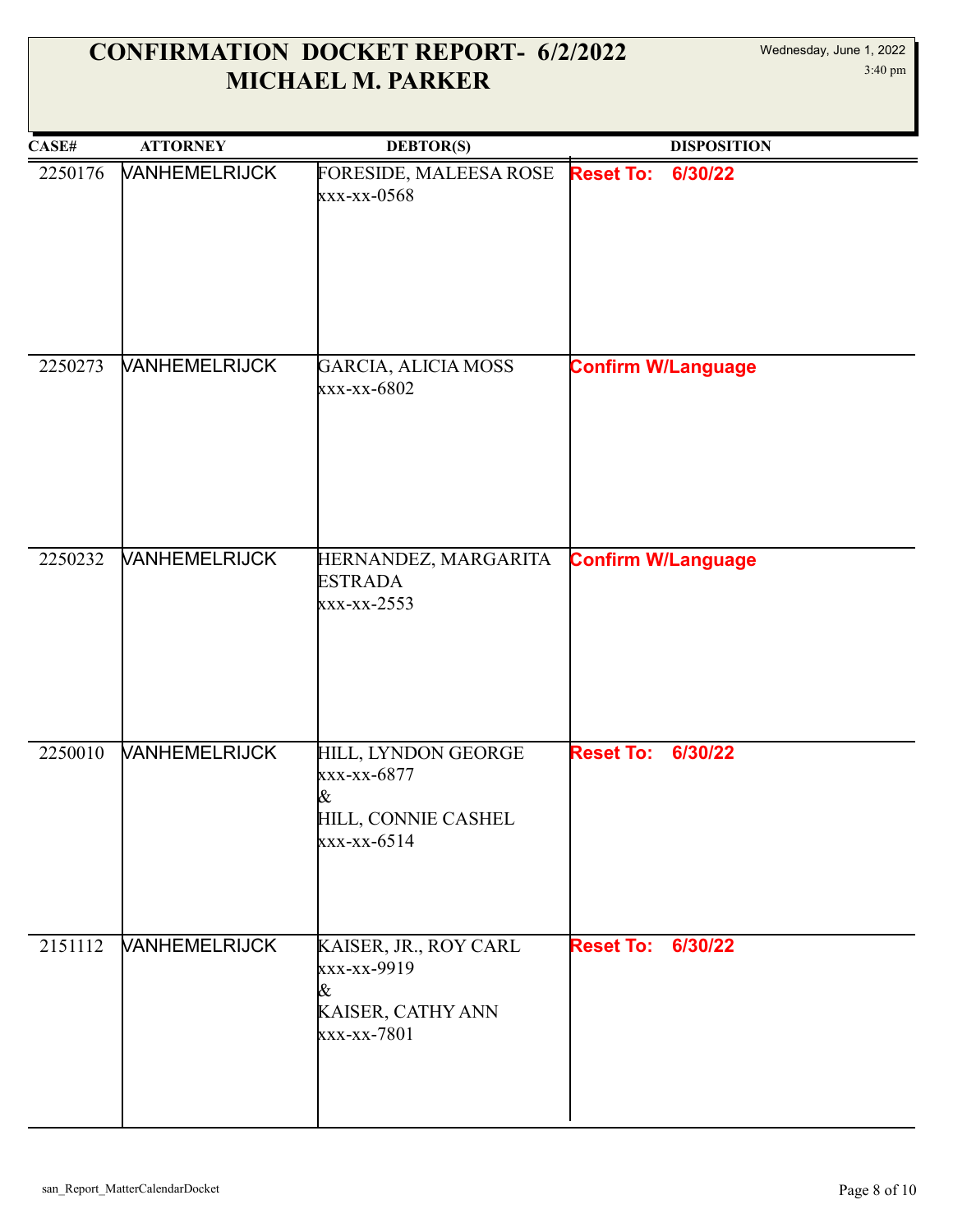| CASE#   | <b>ATTORNEY</b>      | <b>DEBTOR(S)</b>                                                                               | <b>DISPOSITION</b>          |
|---------|----------------------|------------------------------------------------------------------------------------------------|-----------------------------|
| 2151317 | <b>VANHEMELRIJCK</b> | RAMON, III, ISAAC G.<br>xxx-xx-5878                                                            | <b>Reset To:</b><br>6/30/22 |
| 2250245 | <b>VANHEMELRIJCK</b> | ROMER, THERESA GILL<br>$XXX-XX-1152$                                                           | <b>Confirm W/Language</b>   |
| 2250191 | <b>VANHEMELRIJCK</b> | SANTILLAN, EDNA<br><b>ALEJANDRA</b><br>xxx-xx-5081                                             | <b>Reset To:</b><br>6/30/22 |
| 2250054 | <b>VANHEMELRIJCK</b> | VILLARREAL, JUAN<br><b>RICONDO</b><br>xxx-xx-2280<br>&<br>VILLARREAL, ROSITA M.<br>xxx-xx-3075 | 6/30/22<br><b>Reset To:</b> |
| 2250188 | <b>VASQUEZ</b>       | SALAS, SR., RAMON V.<br>xxx-xx-4635<br>&<br>SALAS, MARIA M.<br>xxx-xx-8737                     | <b>Reset To:</b><br>6/30/22 |